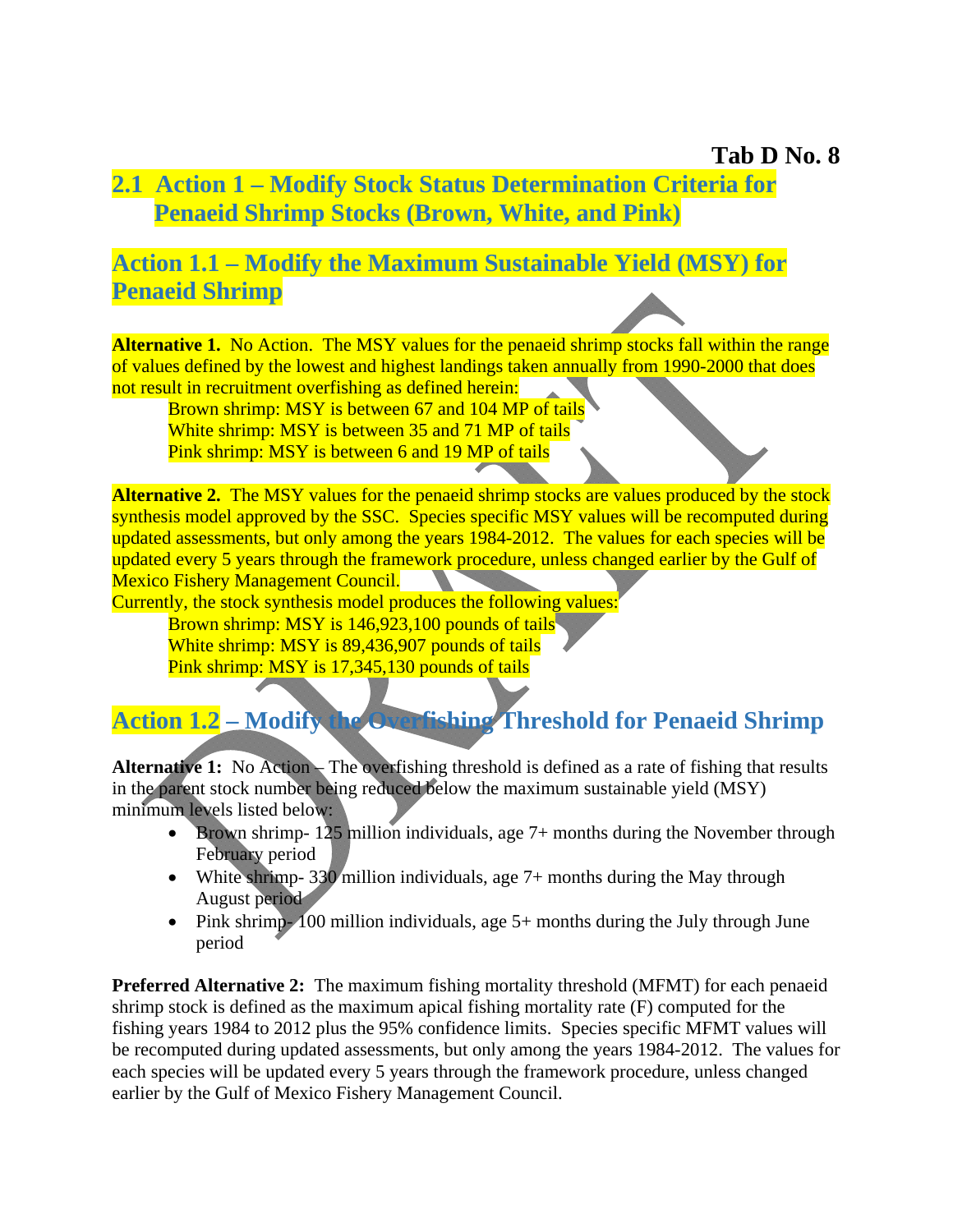Currently, the values are:

- $\bullet$  Brown shrimp: the apical F value of the model output (3.54) plus the confidence limit (0.14); effective F: 3.68
- White shrimp: the apical F value of the model output  $(0.76)$  plus the confidence limit (0.01); effective F: 0.77
- $\bullet$  Pink shrimp: the apical F value of the model output (0.20) plus the confidence limit (0.03); effective F: 0.23

**Alternative 3:** The maximum fishing mortality threshold (MFMT) for each penaeid shrimp stock is defined as the maximum apical fishing mortality rate (F) computed for the fishing years 1984 to 2012. Species specific MFMT values will be recomputed during updated assessments, but only among the years 1984-2012. The values for each species will be updated every 5 years through the framework procedure, unless changed earlier by the Gulf of Mexico Fishery Management Council.

Currently, the values are:

- Brown shrimp: 3.54
- White shrimp: 0.76
- $\bullet$  Pink shrimp: 0.20

**Alternative 4.** The maximum fishing mortality threshold (MFMT) for each penaeid shrimp stock is defined as the  $F_{\text{msy}}$ . Species specific  $F_{\text{msy}}$  values will be recomputed during the updated assessments, but only among the fishing years 1984-2012. The values for each species will be updated every 5 years through the framework procedure, unless changed earlier by the Gulf of Mexico Fishery Management Council.

Currently, the values are:

- Brown shrimp: 9.12
- White shrimp: 3.48
- Pink shrimp: 1.35

\*NOTE: it is not appropriate to compare values from Alternatives 2 and 3 with those presented in Alternative 4. Alternative 4 is MSY based and is derived from an *annual* computation. Alternatives 2 and 3 are model based that are derived from the apical *monthly* computation. Further, it is not appropriate to multiply values from Alternatives 2 and 3 by twelve and compare with Alternative 4 because the apical F is not a mean. Therefore the methods of calculation should be compared, rather than the resulting numbers.

## **Action 1.3 – Modify the Overfished Threshold for Penaeid Shrimp**

**Alternative 1:** No Action - An overfished condition would result when a parent stock number falls below one-half of the overfishing definition listed below.

- Brown shrimp 63 million individuals, age 7+ months during the November through February period
- White shrimp  $-165$  million individuals, age  $7+$  months during the May through August period